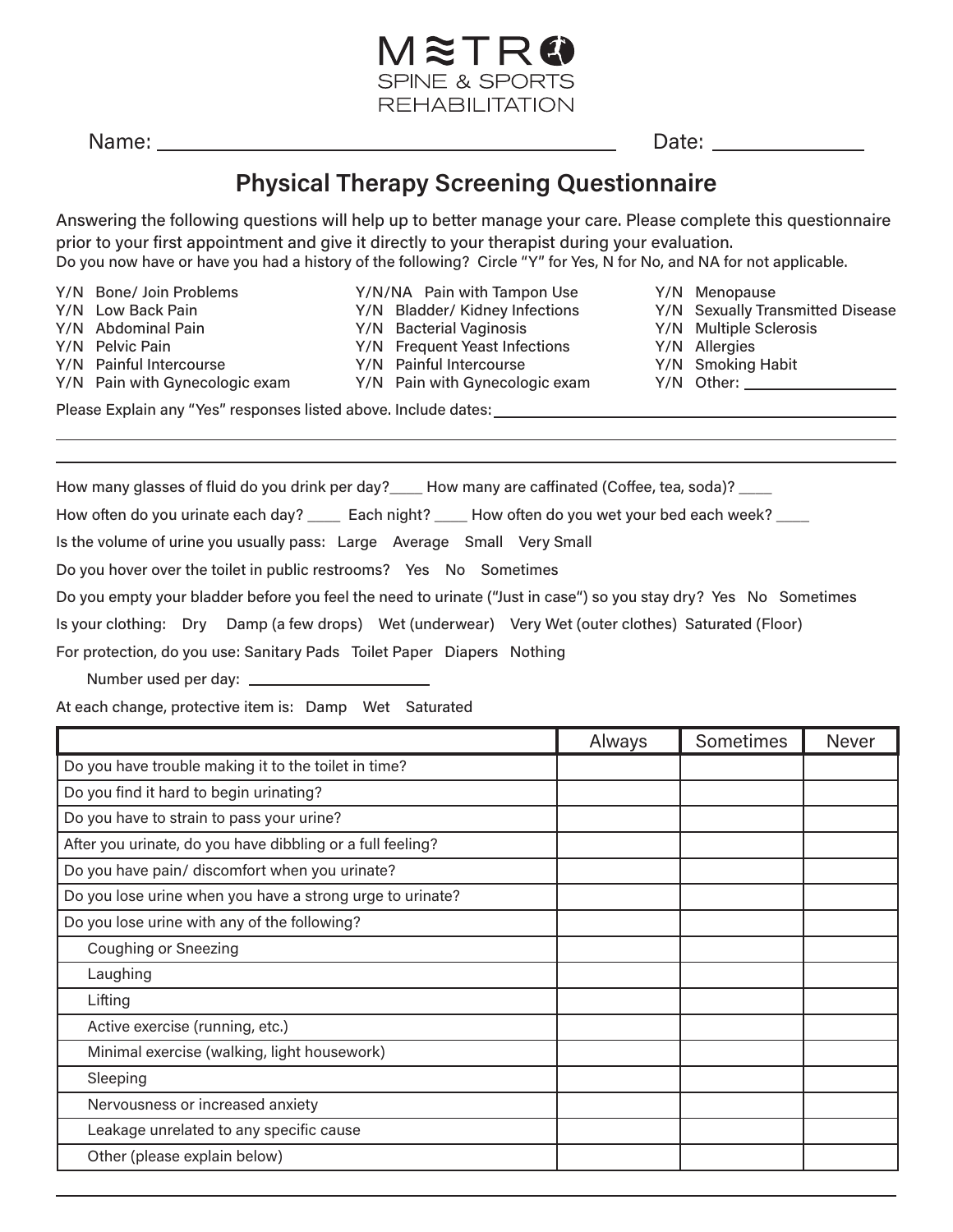Do you have any bowel or gas control problems? Please explain.

## Are you Pregnant? Yes No Maybe If yes, your due date: \_\_\_\_\_\_\_\_\_\_\_\_\_\_\_\_\_\_\_\_\_\_\_\_\_\_

| Pregnancy      | Carried to | Vaginal (V) or | Date of  | Birth  | Time spent | Epistolatory or tear? |
|----------------|------------|----------------|----------|--------|------------|-----------------------|
| #              | term?      | Caesarian (C)  | delivery | weight | pushing    |                       |
|                |            |                |          |        |            |                       |
|                |            | delivery?      |          |        |            |                       |
|                | Y/N        |                |          |        |            |                       |
|                |            |                |          |        |            |                       |
| $\overline{2}$ | Y/N        |                |          |        |            |                       |
|                |            |                |          |        |            |                       |
| $\overline{3}$ | Y/N        |                |          |        |            |                       |
|                |            |                |          |        |            |                       |
| $\overline{4}$ | Y/N        |                |          |        |            |                       |
|                |            |                |          |        |            |                       |
| 5              | Y/N        |                |          |        |            |                       |
|                |            |                |          |        |            |                       |
| 6              | Y/N        |                |          |        |            |                       |
|                |            |                |          |        |            |                       |

Pelvic floor dysfunction can be very distressing to patients. Whether your symptoms are urinary incontinence, fecal incontinence, constipation, pelvic floor pain or painful intercourse, these issues are not discussed openly with family, friends or even doctors.

In order to understand fully the scope of your individual diagnosis, there are some very important questions we need answered. Please feel free to be brief in your answers. If your therapists needs you to expand upon your answers, she will ask you privately.

| 1. | Do your current sexual practices include sexual intercourse or activities that<br>involve vaginal penetration?<br>If "No", have they in the past? Yes No | Yes | No. |
|----|----------------------------------------------------------------------------------------------------------------------------------------------------------|-----|-----|
|    | 2. Does your sexual practice (past or present) include anal entry activities?<br>3. Do you have any communicable diseases?                               | Yes | No. |
|    | If yes, please describe.                                                                                                                                 | Yes | No. |
|    | 4. Has there been any sexual abuse in your past?                                                                                                         | Ye! |     |